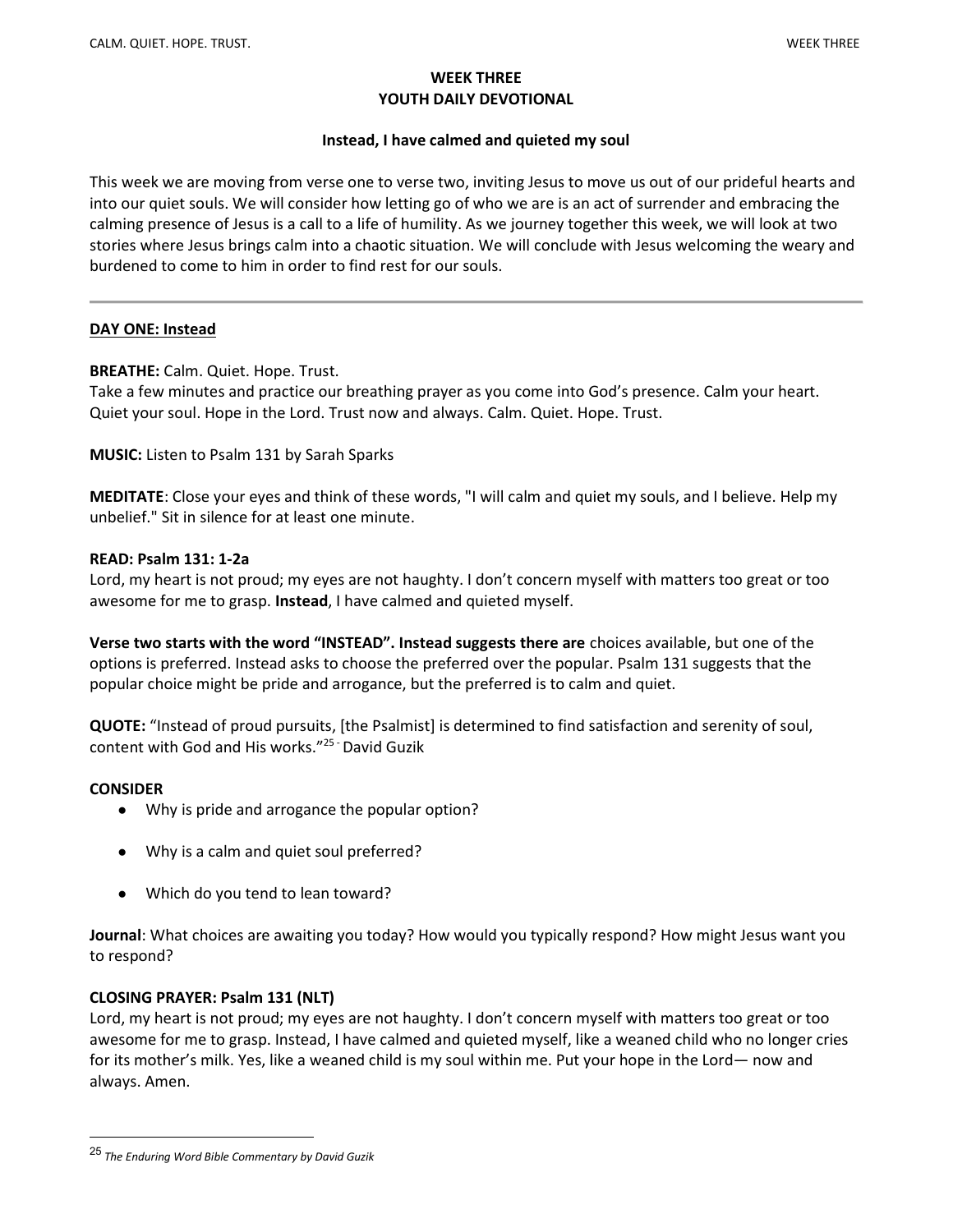BREATHE: Calm. Quiet. Hope. Trust. DAY TWO: Jesus Calms the Storm

### BREATHE: Calm. Quiet. Hope. Trust.

Take a few minutes and practice our breathing prayer as you come into God's presence. Calm your heart. Quiet your soul. Hope in the Lord. Trust now and always. Calm. Quiet. Hope. Trust.

### MUSIC: Listen to Psalm 131 by Sarah Sparks

MEDITATE: Close your eyes and think of these words, "I will calm and quiet my souls, and I believe. Help my unbelief." Sit in silence for at least one minute.

### READ: Psalm 131: 1-2a

Lord, my heart is not proud; my eyes are not haughty. I don't concern myself with matters too great or too awesome for me to grasp. Instead, I have calmed and quieted myself.

## READ: Mark 4: 35-41 (also in Matthew 8:23–27 & Luke 8:22–25)

35 As evening came, Jesus said to his disciples, "Let's cross to the other side of the lake." 36 So they took Jesus in the boat and started out, leaving the crowds behind (although other boats followed). 37 But soon a fierce storm came up. High waves were breaking into the boat, and it began to fill with water.

38 Jesus was sleeping at the back of the boat with his head on a cushion. The disciples woke him up, shouting, "Teacher, don't you care that we're going to drown?"

39 When Jesus woke up, he rebuked the wind and said to the waves, "Silence! Be still!" Suddenly the wind stopped, and there was a great calm. 40 Then he asked them, "Why are you afraid? Do you still have no faith?" 41 The disciples were absolutely terrified. "Who is this man?" they asked each other. "Even the wind and waves obey him!"

#### **CONSIDER**

- How was chaos being experienced in this passage? How do the disciples respond to the chaotic situation?
- How does Jesus respond to the chaos? How does Jesus bring calm?
- What is the disciples' response? Why? How would you have responded? Why?
- How might the chaos in your life be reflected in the storm at sea? How are you reacting to the storms?

MEDITATE: Close your eyes and think of these words, "The wind ceased, and there was a great calm." Sit in silence for at least a minute.

JOURNAL: What is keeping you from having a calm and quiet soul today? Invite Jesus into your storms and ask him to calm and quiet your soul.

## CLOSING PRAYER: Psalm 131 (NLT)

Lord, my heart is not proud; my eyes are not haughty. I don't concern myself with matters too great or too awesome for me to grasp. Instead, I have calmed and quieted myself, like a weaned child who no longer cries for its mother's milk. Yes, like a weaned child is my soul within me. Put your hope in the Lord— now and always. Amen.

BREATHE: Calm. Quiet. Hope. Trust.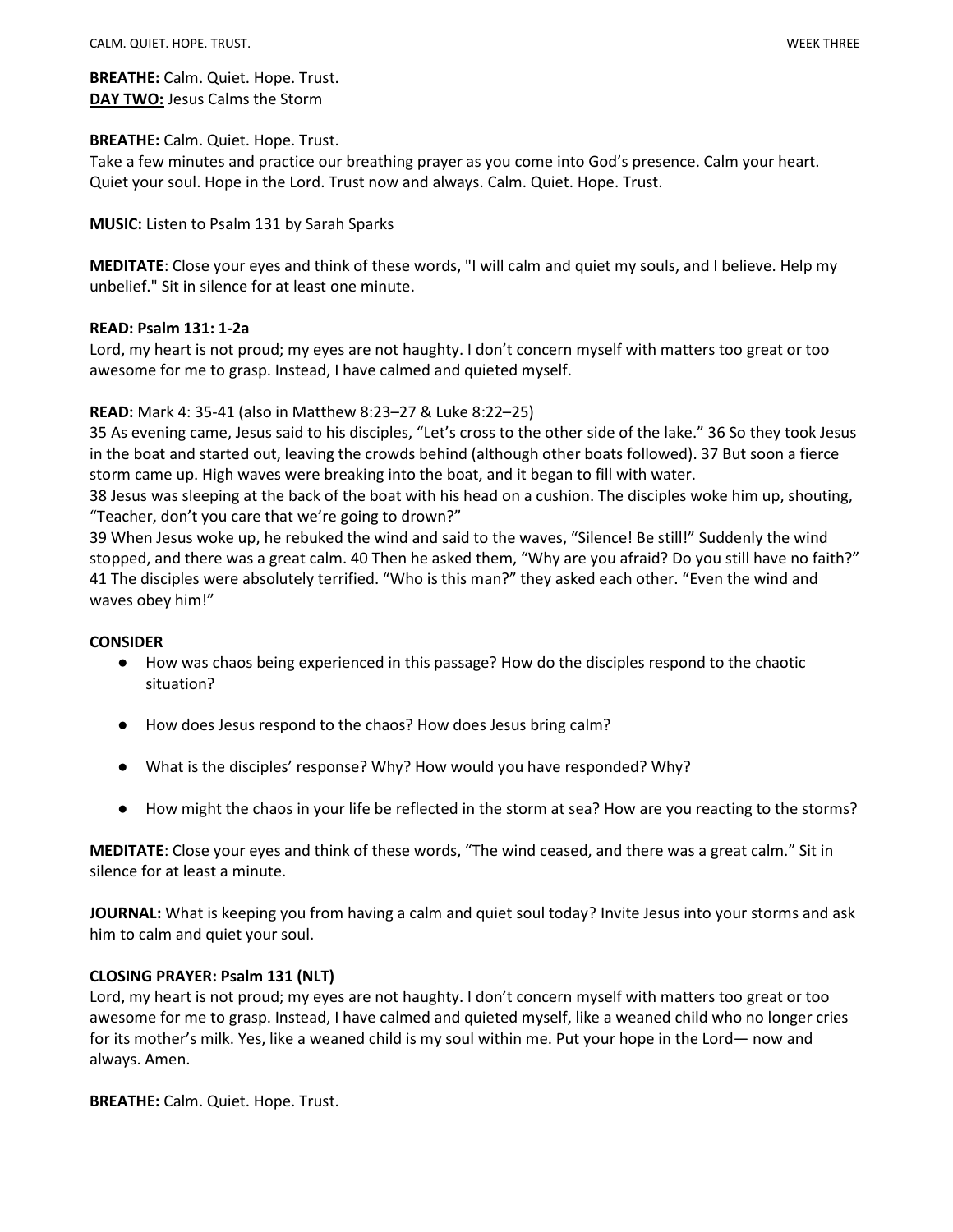## **DAY THREE:** Jesus and Peter Walking on Water

### BREATHE: Calm. Quiet. Hope. Trust.

Take a few minutes and practice our breathing prayer as you come into God's presence. Calm your heart. Quiet your soul. Hope in the Lord. Trust now and always. Calm. Quiet. Hope. Trust.

### READ: Psalm 131: 1-2a

Lord, my heart is not proud; my eyes are not haughty. I don't concern myself with matters too great or too awesome for me to grasp. Instead, I have calmed and quieted myself.

MUSIC: Listen to Psalm 131 by Sarah Sparks

### READ: Matthew 14: 22-33 (also in Mark 6:45-53 & John 6:15-21).

Jesus insisted that his disciples get back into the boat and cross to the other side of the lake, while he sent the people home. 23 After sending them home, he went up into the hills by himself to pray. Night fell while he was there alone. 24 Meanwhile, the disciples were in trouble far away from land, for a strong wind had risen, and they were fighting heavy waves. 25 About three o'clock in the morning Jesus came toward them, walking on the water. 26 When the disciples saw him walking on the water, they were terrified. In their fear, they cried out, "It's a ghost!"

27 But Jesus spoke to them at once. "Don't be afraid," he said. "Take courage. I am here!" 28 Then Peter called to him, "Lord, if it's really you, tell me to come to you, walking on the water." 29 "Yes, come," Jesus said. So, Peter went over the side of the boat and walked on the water toward Jesus. 30 But when he saw the strong wind and the waves, he was terrified and began to sink. "Save me, Lord!" he shouted.

31 Jesus immediately reached out and grabbed him. "You have so little faith," Jesus said. "Why did you doubt me?" 32 When they climbed back into the boat, the wind stopped. 33 Then the disciples worshiped him. "You really are the Son of God!" they exclaimed.

#### REFLECT:

- What was causing the disciples to fear? How does Jesus respond to their fear?
- Why does Peter step out of the boat? What causes him to sink?
- How does Jesus respond to Peter's sinking?
- What is the disciples' response to Jesus?

MEDITATE: Imagine Jesus is reaching out his hand. Reach out and grasp it. Imagine him rescuing you from sinking. What thoughts and emotions come to mind as you are rescued from sinking?

JOURNAL: What is causing you to sink? What is stealing your focus from Jesus? How are they keeping you from having a calm and quiet soul? Cry out, "Lord, save me!"?

## CLOSING PRAYER: Psalm 131 (NLT)

Lord, my heart is not proud; my eyes are not haughty. I don't concern myself with matters too great or too awesome for me to grasp. Instead, I have calmed and quieted myself, like a weaned child who no longer cries for its mother's milk. Yes, like a weaned child is my soul within me. Put your hope in the Lord— now and always. Amen.

BREATHE: Calm. Quiet. Hope. Trust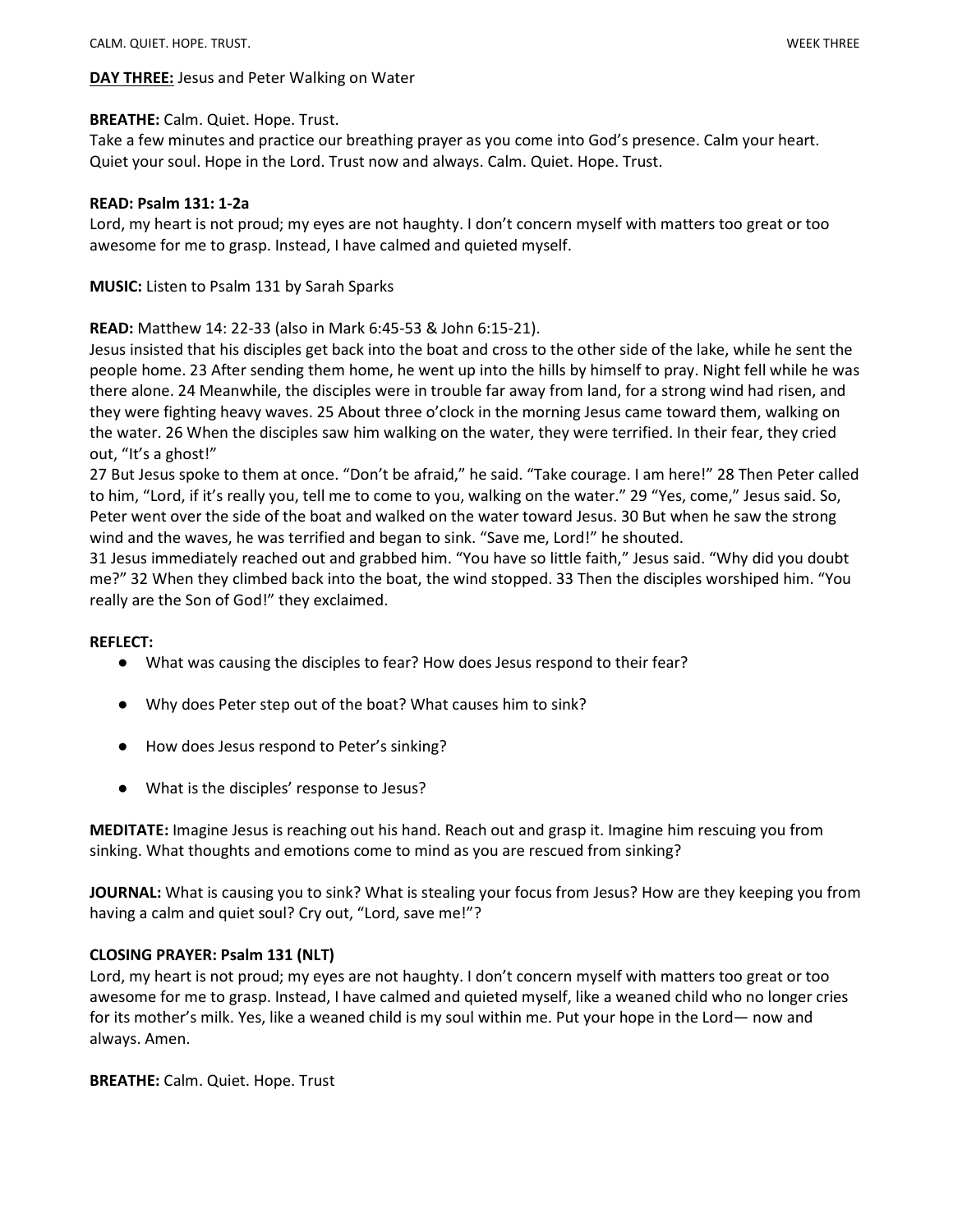#### FOUR: Be Still, Calm and Quiet

### BREATHE: Calm. Quiet. Hope. Trust.

Take a few minutes and practice our breathing prayer as you come into God's presence. Calm your heart. Quiet your soul. Hope in the Lord. Trust now and always. Calm. Quiet. Hope. Trust.

### READ: Psalm 131: 1-2a

Lord, my heart is not proud; my eyes are not haughty. I don't concern myself with matters too great or too awesome for me to grasp. Instead, I have calmed and quieted myself.

MUSIC: Listen to Psalm 131 by Sarah Sparks

QUOTE: "God, my heart is often proud and haughty. I desire for things to be busy and rushed. I get bored and nervous in the quiet. I turn to my phone and look for ways to find meaning. Work, tasks, something that says, 'I have meaning.'" - Dave Reiss

### CONSIDER:

- How do you respond when you are quiet? Do you embrace or do you look for distraction?
- What things do you do to avoid quiet? How do we expect them to bring meaning?
- Why do we find it difficult to come to the quiet? What is it about the quiet that makes us nervous?
- What is the benefit of calming and quieting our soul?

Psalm 46:10 says, "Be still, and know that I am God!"

- Is it easy for you to be still? Why or why not?
- How does being still, calming our heart, and quieting our soul, help us know God better? Why?

MEDITATE: Close your eyes and think of these words, "Be still, and know that I am God!" Repeat them a few times. Be still and sit in silence for two minutes.

JOURNAL: Write out the things that steal your focus from God, the things that distract you from quieting your soul. Confess your need for calm and quiet and ask God to still your soul.

## CLOSING PRAYER: Psalm 131 (NLT)

Lord, my heart is not proud; my eyes are not haughty. I don't concern myself with matters too great or too awesome for me to grasp. Instead, I have calmed and quieted myself, like a weaned child who no longer cries for its mother's milk. Yes, like a weaned child is my soul within me. Put your hope in the Lord— now and always. Amen.

BREATHE: Calm. Quiet. Hope. Trust